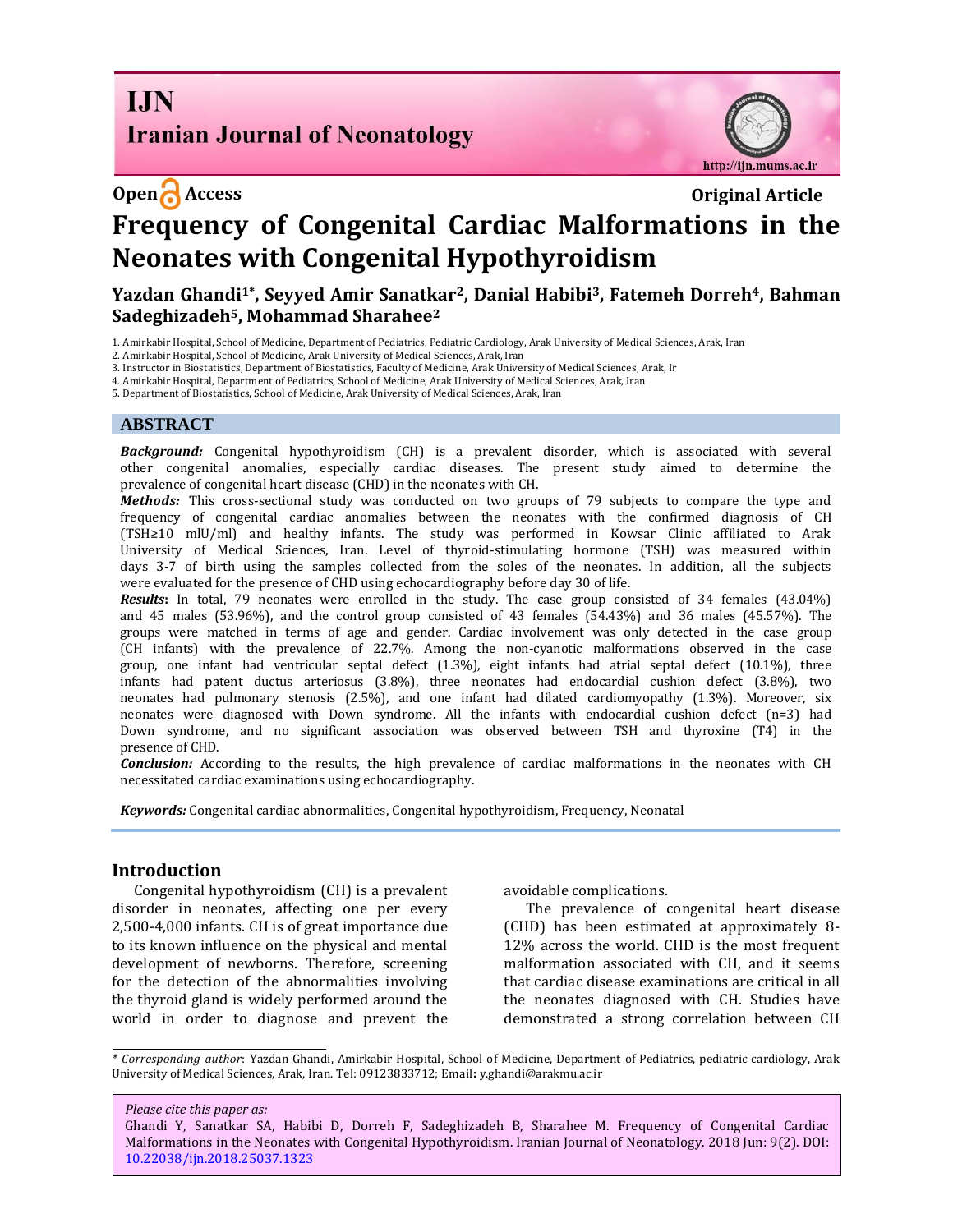and concomitant congenital defects, especially cardiac diseases (1).

Cardiac and musculoskeletal anomalies are the most common malformations associated with CH (1). According to statistics, the prevalence of CH is higher in Markazi Province (Iran) compared to other countries (2). Furthermore, extrathyroidal congenital anomalies have been detected in the neonates with CH, the incidence of which varies depending on the geographical region and ethnicity.

High prevalence of CH in various geographical regions and involvement of the distant body organ in neonatal CH may raise the suspicion that other factors (e.g., genetics, ethnicity, and environment) may also play a key role in the occurrence of CH and its complications. Therefore, early detection of CHD through noninvasive methods, such as echocardiography, could effectively reduce the mortality and morbidity in these patients, particularly in association with other congenital anomalies.

The present study aimed to evaluate the frequency of congenital cardiac abnormalities associated with primary CH in neonates.

## **Methods**

This cross-sectional study was conducted in Kowsar Clinic affiliated to Arak University of Medical Sciences in Arak, Iran during February 2015-March 2016. Sample population consisted of the neonates with hypothyroidism, who were examined for congenital cardiac malformations. The study protocol was approved by the Ethics Committee of Arak University of Medical Sciences (ID=93-173-4). The only inclusion criterion was the confirmed diagnosis of CH in term neonates based on neonatal screening programs. Infants were selected via convenience sampling from all the neonates with CH referring to the pediatric cardiology clinic for examinations within one year.

All the newborns received hypothyroidism screening by measuring the level of the thyroidstimulating hormone (TSH) level using the samples collected from their sole within days 3-7 of birth. In the case the TSH level was higher than the recommended value (>10 mlU/L), a confirmatory TSH level by venous samples was requested. Diagnosis was confirmed if the primary and secondary TSH levels were higher than 10 mlU/L. Moreover, the levels of TSH and thyroxine (T4) were measured using the immunoradiometric assay (IRMA) kit and radioimmunoassay (RIA), respectively. For

further evaluation, venous blood samples were stored in the laboratory of the clinic for two months to determine the total T4 and TSH. In all the neonates with confirmed CH diagnosis, medical therapy was initiated with appropriate doses of levothyroxine.

In the present study, the hypothyroid patients were classified as the case group, and a similar age group with normal thyroid function test results was assessed as the control group. Parents of the neonates were justified about the objectives and methodology of the research, and written informed consent was obtained. In order to reduce the alteration effects, all the preterm infants (born before 37 weeks of gestation) were excluded from the study. In addition, all the infants who had been conceived through *in-vitro* fertilization were eliminated from further evaluation.

Data on the TSH level, gender, maternal age, mode of delivery (natural vaginal versus cesarean section), place of residence (urban or rural areas), history of previous abortions, and parental consanguinity were collected and recorded in checklists. Afterwards, the subjects were examined thoroughly by a pediatric cardiologist via screening so as to determine the presence or absence of cardiac abnormalities. Finally, echocardiography was performed using a 2-4 MHz pediatric probe (MEDISON-EKO7) in order to detect the presence of congenital cardiac malformations.

All the study procedures, including the detection of hypothyroidism and diagnosis of CHD, were performed during the neonatal period (before day 30 of birth). Additionally, the neonates were studied repeatedly in the case of cyanotic or non-cyanotic cardiac impairment.

## *Statistical analysis*

All the studied variables were expressed as mean ± standard deviation. Data analysis was performed in SPSS version 20 (SPSS, Inc., Chicago, IL, USA) using independent samples and student's t-test. In all the statistical analyses, Pvalue of less than 0.05 was considered significant.

## **Results**

The presentstudy was conducted during July 2015-2016 on 158 neonates, who were divided into two groups of case and control. The case group consisted of 79 infants with documented hypothyroidism, and the control group included 79 infants. The study groups were matched in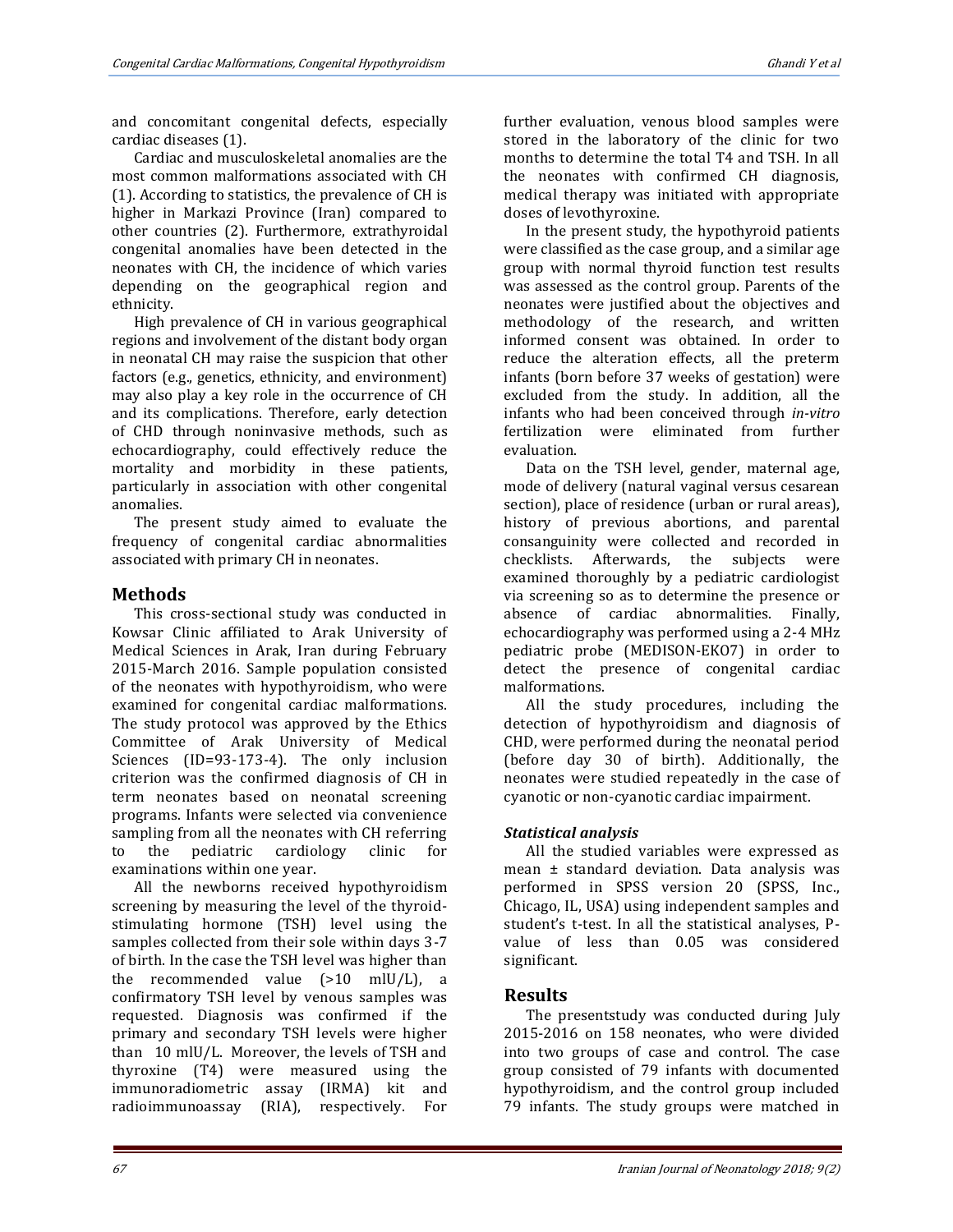terms of age and gender (77 females versus 81 males). With regard to the distribution of the genders, the case group consisted of 34 females (43.04%) and 45 males (53.96%), and the control group consisted of 43 females (54.43%) and 36 males (45.57%). Furthermore, the sample population was evaluated in terms of age, mean birth weight, and maternal age at childbirth in both groups, as well as the TSH level (mean: 79.44±30.52) and T4 level (mean: 7.39±3.37) in the case group.

According to the findings, weight of the neonates with CH was higher compared to the controls. the study groups were also analyzed in terms of the history of previous abortions (P=0.003), history of cardiac impairment in parents (P=0.001), and parental consanguinity (P=0.51). History of abortions and family history of cardiac diseases were statistically significant between the groups (Table 1). The frequency of congenital cardiac malformations among the neonates is presented in Figure 1 and Table 2*.* 

In total, 18 neonates had cardiac involvement, in which atrial septal defect (ASD) was the most commonly detected malformation. Congenital cardiac malformation was significantly more prevalent in the case group compared to the control group as no congenital cardiac malformations were observed in the control group. Moreover, the subjects were assessed in terms of the classification of cardiac diseases (cyanotic and non-cyanotic). According to the results, there were no cases of cyanotic cardiac

| <b>Table 1.</b> Demographic Characteristics of Case and Control Groups |         |                   |         |  |  |
|------------------------------------------------------------------------|---------|-------------------|---------|--|--|
| Variables                                                              |         | Mean±SD           | P-value |  |  |
| Age/day)                                                               | Case    | 16.37±11.69       | 0.167   |  |  |
|                                                                        | Control | $17.25 \pm 10.94$ |         |  |  |
| Weight (g)                                                             | Case    | 3338.40±299.72    | 0.01    |  |  |
|                                                                        | Control | 3269.87±229.91    |         |  |  |
| Height $(cm)$                                                          | Case    | $48.25 \pm 2.12$  | 0.704   |  |  |
|                                                                        | Control | $50.90 \pm 3.31$  |         |  |  |
| Maternal Age (year)                                                    | Case    | $27.61 \pm 2.98$  | 0.745   |  |  |
|                                                                        | Control | $27.48 \pm 2.46$  |         |  |  |



 **Figure 1.** Type and Prevalence of Cardiac Malformations Diagnosed in Study Groups ASD: atrial septal defect; PDA: patent ductus arteriosus; ECD: endocardial cushion defect; PS: pulmonary stenosis; DCMP: dilated cardiomyopathy

| Cardiac Abnormality               | Patients with CH | Patients without CH |  |
|-----------------------------------|------------------|---------------------|--|
|                                   | N(%)             | N(%)                |  |
| <b>VSD</b>                        | 1(5.55)          | 0(0)                |  |
| ASD                               | 8 (16.66)        | 0(0)                |  |
| <b>PDA</b>                        | 3(16.66)         | 0(0)                |  |
| <b>Endocardial Cushion Defect</b> | 3(16.66)         | 0(0)                |  |
| PS                                | 2(11.11)         | 0(0)                |  |
| <b>DCMP</b>                       | 1(5.55)          | 0(0)                |  |

VSD: ventricular septal defect; ASD: atrial septal defect; PDA: patent ductus arteriosus; PS: pulmonary stenosis; DCMP: dilated cardiomyopathy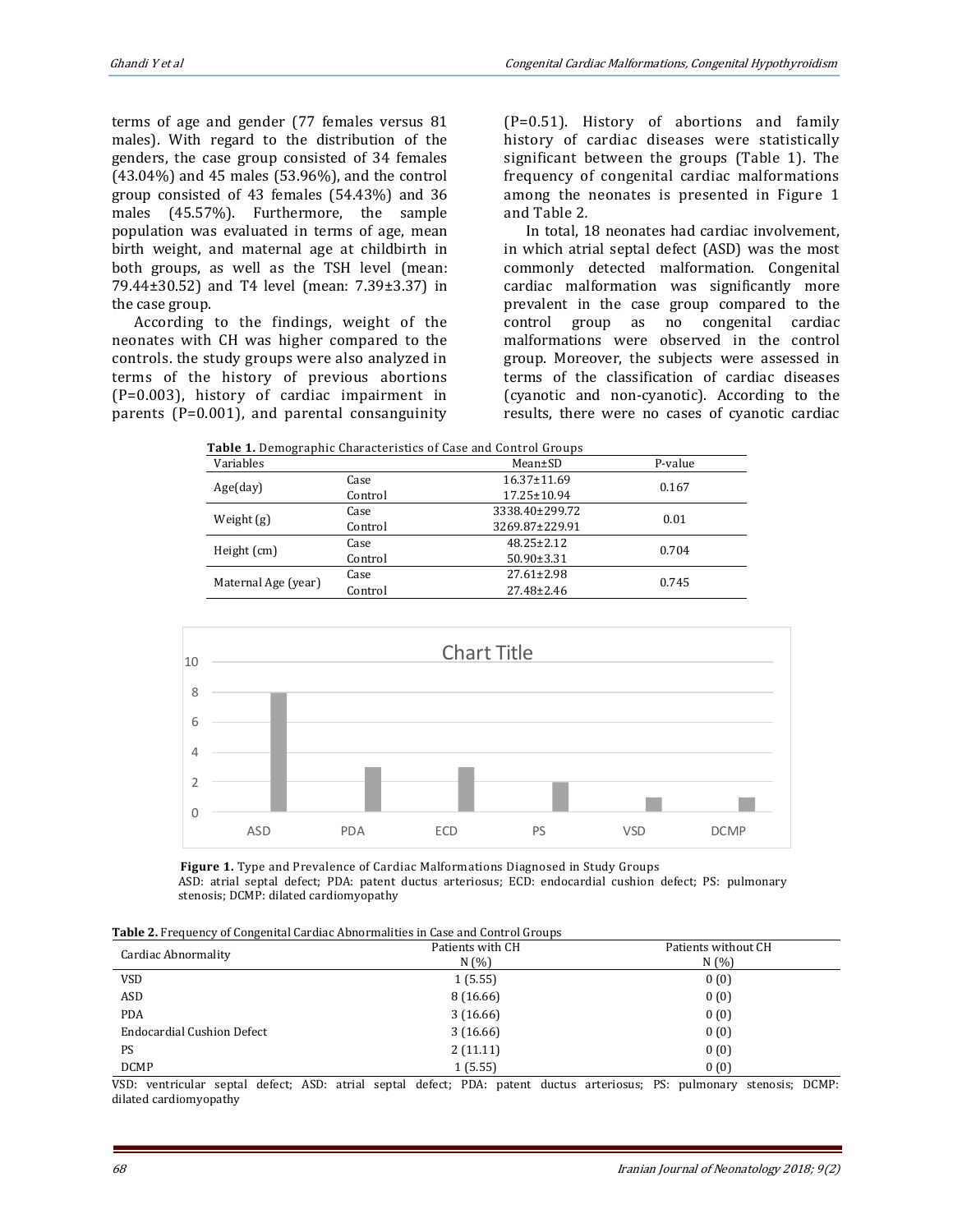| Table 3. Comparison of Mean TSH and T4 Levels between Infants with and without Congenital Cardiac Abnormalities |  |
|-----------------------------------------------------------------------------------------------------------------|--|
|                                                                                                                 |  |

|                                                                            | CH with Cardiac Involvement | CH without Cardiac Involvement |         |
|----------------------------------------------------------------------------|-----------------------------|--------------------------------|---------|
| Laboratory Results                                                         | $(n=18)$                    | $(n=61)$                       | P-value |
|                                                                            | Mean $\pm$ SD               | $Mean \pm SD$                  |         |
| $TSH$ (mlU/L)                                                              | 68.71±32.94                 | 82.61±28.27                    | 0.11    |
| $T4 \text{ (µg/dL)}$                                                       | $5.67 \pm 2.49$             | $7.90 \pm 4.49$                | 0.06    |
| $\mathbf{max}$ . $\mathbf{1}$ . $\mathbf{1}$ . $\mathbf{1}$ . $\mathbf{1}$ |                             |                                |         |

TSH: thyroid-stimulating hormone

diseases, and all the cases in this regard were noncyanotic as detected in the case group. Mean levels of TSH and T4 were also compared between the infants with and without congenital cardiac malformations (Table 3).

#### **Discussion**

According to the results of the present study, the prevalence of congenital cardiac anomalies was significantly higher in the neonates with CH(22.7%) compared to those without CH. In a study conducted in Brazil, among 76 patients diagnosed with CH, eight cases had severe cardiac involvement (3). In a retrospective study performed in Italy, congenital cardiac malformations were reported to be the most common co-existing anomaly in the patients with CH (5.5%) (4).

In Isfahan central province (Iran), Sabri et al. carried out a prospective study and estimated the prevalence of congenital cardiac diseases at 6.25% (5), while this rate was reported to be 4.9% in another research by Razavi in Hamadan western province (Iran) (6). In this regard, the findings of other studies across the world (whether performed near or far from the investigation site in our study) are mostly consistent with the results of the present study. For instance, the prevalence of cardiac anomalies in the patients with CH has been estimated at 5.8% in Saudi Arabia (7), 5.8% in France, 3% in Wales, 5.5% in Italy, and 8.9% in Japan (4, 8-10). The higher prevalence rate of CH in the current research compared to the mentioned findings could be attributed to the different geographical regions and other factors (e.g., genetics), while ethnicity and environment may also play a key role in the occurrence of CH and its complications.

In the current research, patent foramen oval was observed as a variation of atrial septal defect and CHD. Therefore, we evaluated all the neonates with CH and not only the neonates with cardiac murmur in the physical examination. According to the information in Table 3, no significant differences were observed in terms of the TSH and T4 levels between the infants with and without cardiac abnormalities. This finding is inconsistent with the results of the previous studies as we denoted no correlations between the occurrence of congenital cardiac malformations and TSH, T4, maternal age, and history of parental consanguinity. Severe CHD and CH in neonates may have affected this finding.

On the other hand,a statistically significant association was observed between the presence of CHD and history of parental cardiac diseases (P=0.001) and positive experience of previous abortions (P=0.003). All the patients diagnosed with endocardial cushion defect (n=3) had Down syndrome simultaneously. This funding may support the correlation between this syndrome and endocardial cushion defect (11).

Differences in the reported prevalence of cardiac involvement in the previous studies performed in the same geographical regions and those with a significant geographical distance propose the assumption that adverse genetic and environmental factors might also affect the occurrence of such disorders. Therefore, the idea of the presence of a significant developmental syndrome that is involved in embryogenesis rather than simple CH seems to be valid.

Among the few studies investigating this proposition, some genes have been noted to be involved in the mentioned process, such as *NKX2.1* and *FOEX.2* (11-13). On the other hand, the fact that in most studies cardiac involvement has been considered to be the most common coexisting abnormality in CH patients raises the suspicion that some common contributing factors may be present in cardiac and thyroid development during the embryonic period. Studies on experimental samples have indicated the effect of the *NKX2.5* gene on thyroidogenesis. Furthermore, some reports have confirmed the effect of this gene on the occurrence of cardiac disorders (14).

In similar studies, a subgroup belonging to the cardiac neural crest has been shown to be involved in cardiac morphogenesis; however, this finding requires further investigation (15, 16). In fact, it seems that cardiac involvement in CH patients is remarkably more complicated